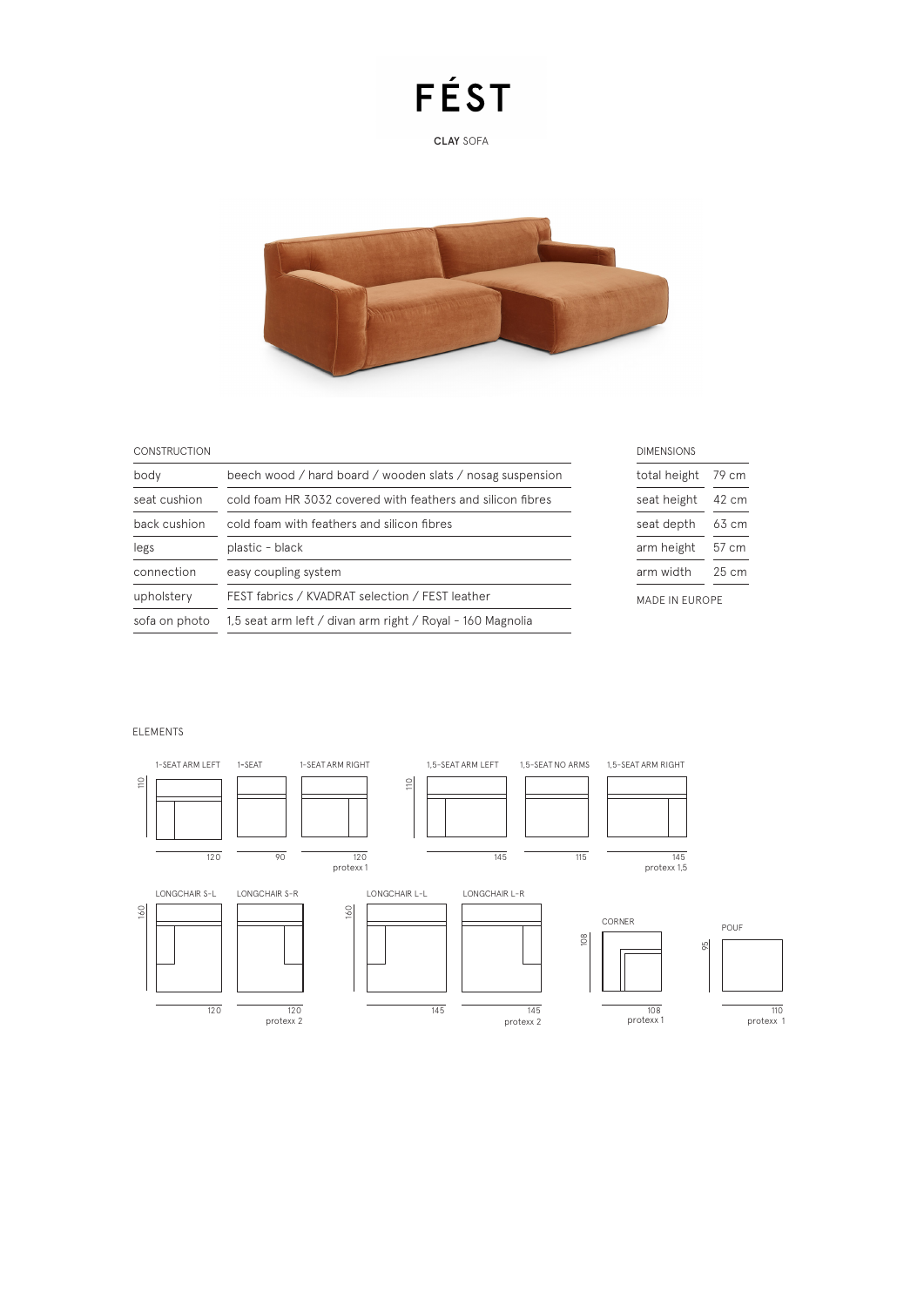# FÉST

CLAY SOFA

### MOST POPULAR COMPOSITIONS



### MODULAR COMPOSITIONS











Longchair S-L + 1,5-seat arm R in Silent 126 Copper



1,5-seat arm L + 1,5-seat arm R in Sydney 22 Beige





1,5-seat arm L + corner + 1,5-seat arm R in Sydney 22 Beige



1,5-seat arm L + longchair L-R in Coda 2 - 962